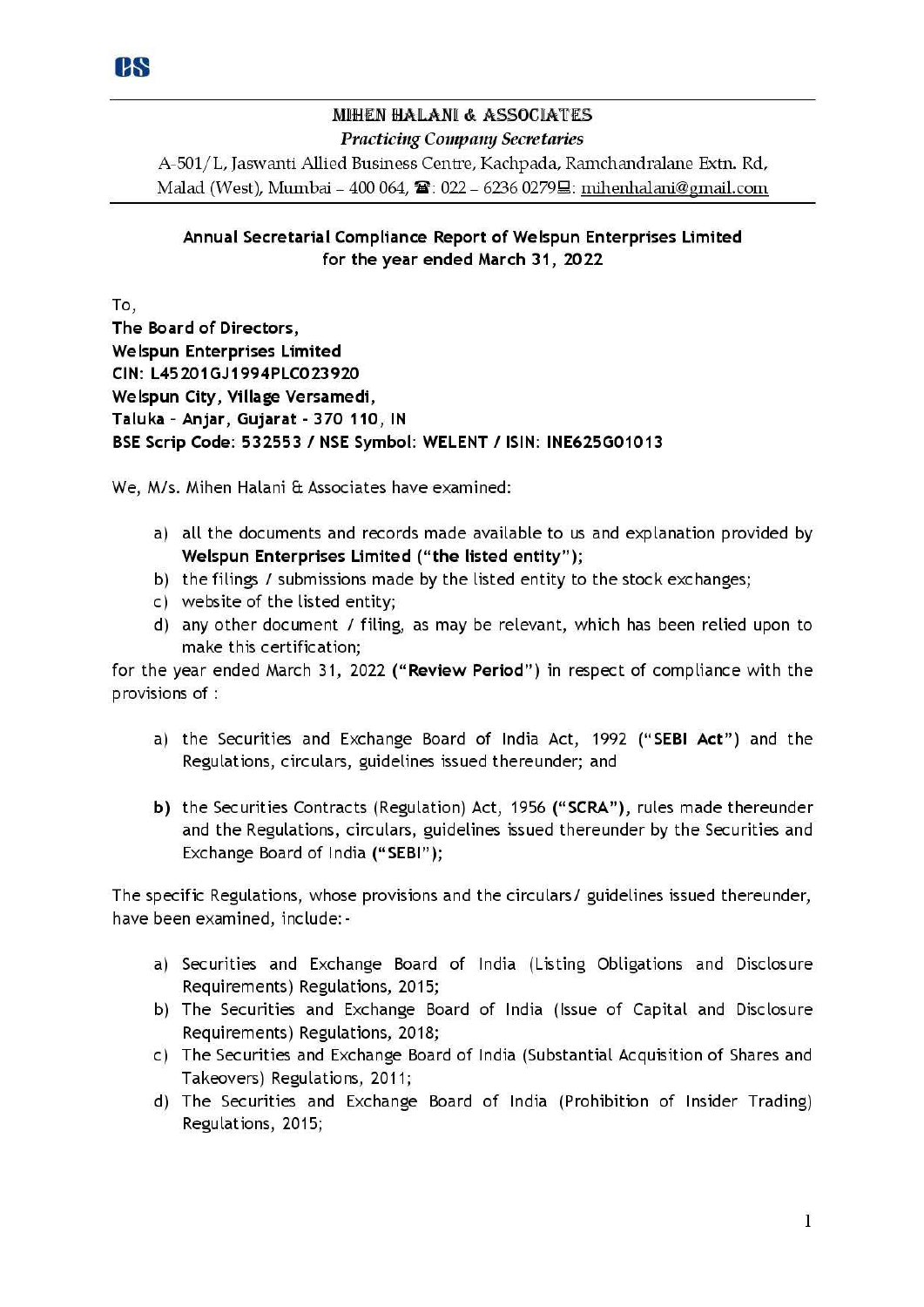



- e) Securities and Exchange Board of India (Share Based Employee Benefits and Sweat Equity) Regulations, 2021;
- f) The Securities and Exchange Board of India (Issue and Listing Of Non-Convertible Securities) Regulations, 2021;
- g) The Securities and Exchange Board of India (Registrars to an Issue and Share Transfer Agents) Regulations, 1993 regarding the Companies Act and dealing with client;
- h) The Securities and Exchange Board of India (Delisting of Equity Shares) Regulations, 2021 - **Not Applicable to the listed entity during the period under review;**
- i) The Securities and Exchange Board of India (Buyback of Securities) Regulations, 2018- **Not Applicable to the listed entity during the period under review, and**
- j) The Securities and Exchange Board of India (Depositories and Participants) Regulations, 2018;

and circulars / guidelines issued thereunder and based on the above examination, we hereby report that, during the Review Period:

i. The listed entity has complied with all the provisions of the above Regulations and circulars/guidelines issued thereunder except in respect of matters specified below;

| <b>Compliance Requirement</b><br>Sr.<br>No.<br>(Regulations/circulars/guidelin<br>es including specific clause) |  | Deviations     | Observations/<br><b>Remarks</b> |
|-----------------------------------------------------------------------------------------------------------------|--|----------------|---------------------------------|
|                                                                                                                 |  | Not Applicable |                                 |

- ii. The listed entity has maintained proper records under the provisions of the above Regulations and circulars/guidelines issued thereunder insofar as it appears from our examination of those records.
- iii. The following are the details of actions taken against the listed entity  $\ell$  its promoters I directors I material subsidiaries either by SEBI or by Stock Exchanges (including under the Standard Operating Procedures issued by SEBI through various circulars) under the aforesaid Acts / Regulations and circulars / guidelines issued thereunder.

| Sr.<br>No. | Action taken by | Details of<br>violation | Details of action<br>taken E.g. fines,<br>warning letter,<br>debarment, etc. | Observations/<br>remarks of the<br>Practicing<br>Company<br>Secretary, if any. |
|------------|-----------------|-------------------------|------------------------------------------------------------------------------|--------------------------------------------------------------------------------|
|            |                 |                         | Not Applicable                                                               |                                                                                |